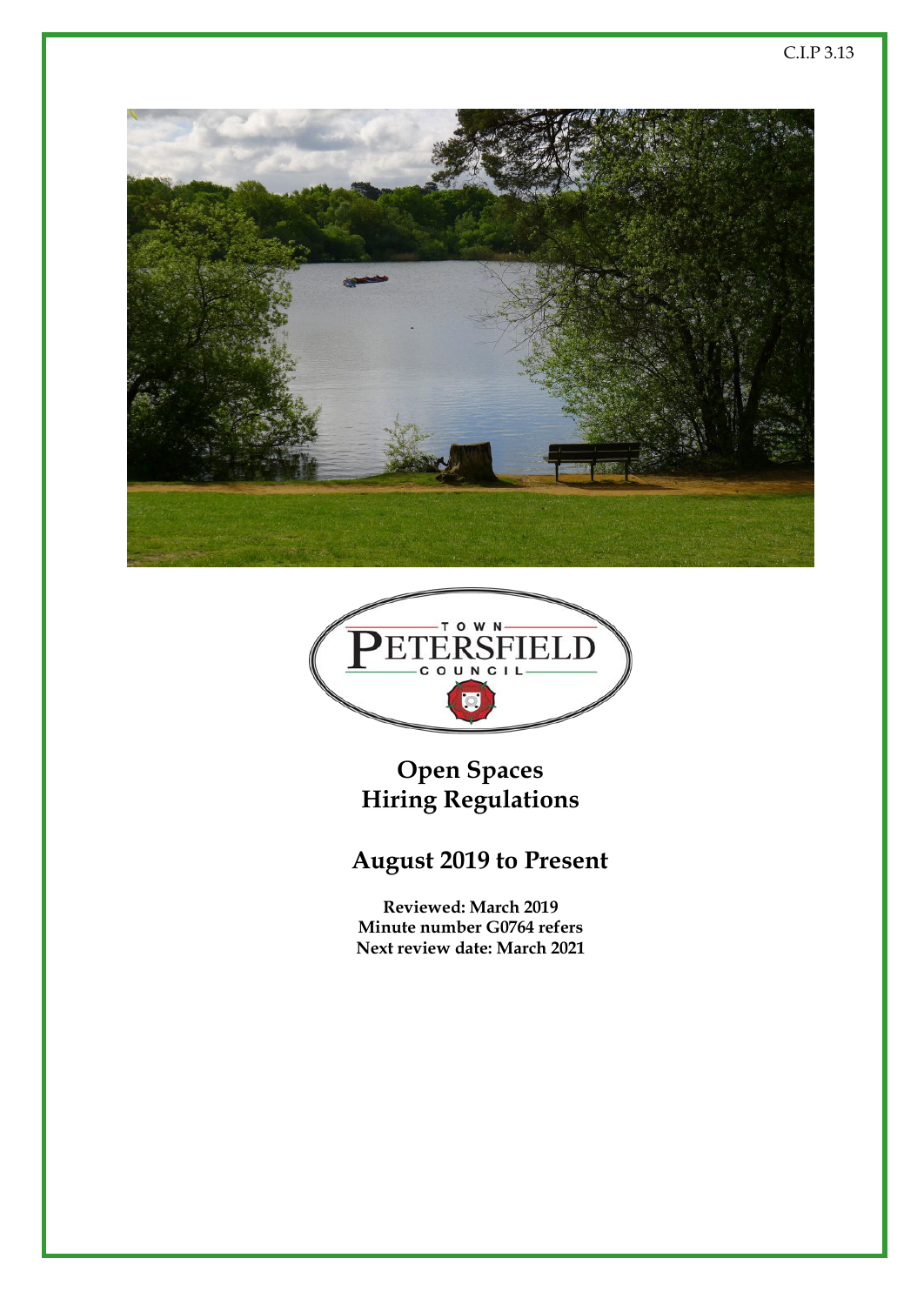# **PETERSFIELD TOWN COUNCIL**

**Open Spaces** Sites available:

- The Avenue Pavilion Playing fields
- The Heath
- Bell Hill Recreation Ground

Penns Farm Playing Fields

Love Lane Recreation Ground

Please note that all these are public areas that can be used by members of the public.

The use of drones on Town Council owned land is subject to compliance with national regulations.



# **Avenue Pavilion Playing Fields**

The Avenue Pavilion playing fields has vehicular and pedestrian access. It also has a water supply available on request. The sports equipment available for use is a basketball hoop and goal posts. The field can be booked together with the Avenue Pavilion Hall if additional facilities are required. There is a car park with approximately 20 spaces.



The Petanque terrain is available to hire by the hour or on a 5 hourly basis (please see the current price list for hire costs).

Tennis court hire is free but to gain access you need to register where you will be given a key code for the electronic gates. Please see our website or enquire at reception for more details.



# **The Heath**

The area of The Heath which is available to hire is accessed from Heath Road. There are two sets of double gates for vehicular access to this area. There are pedestrian access gates also located along this road. At the western end of the site there is a toilet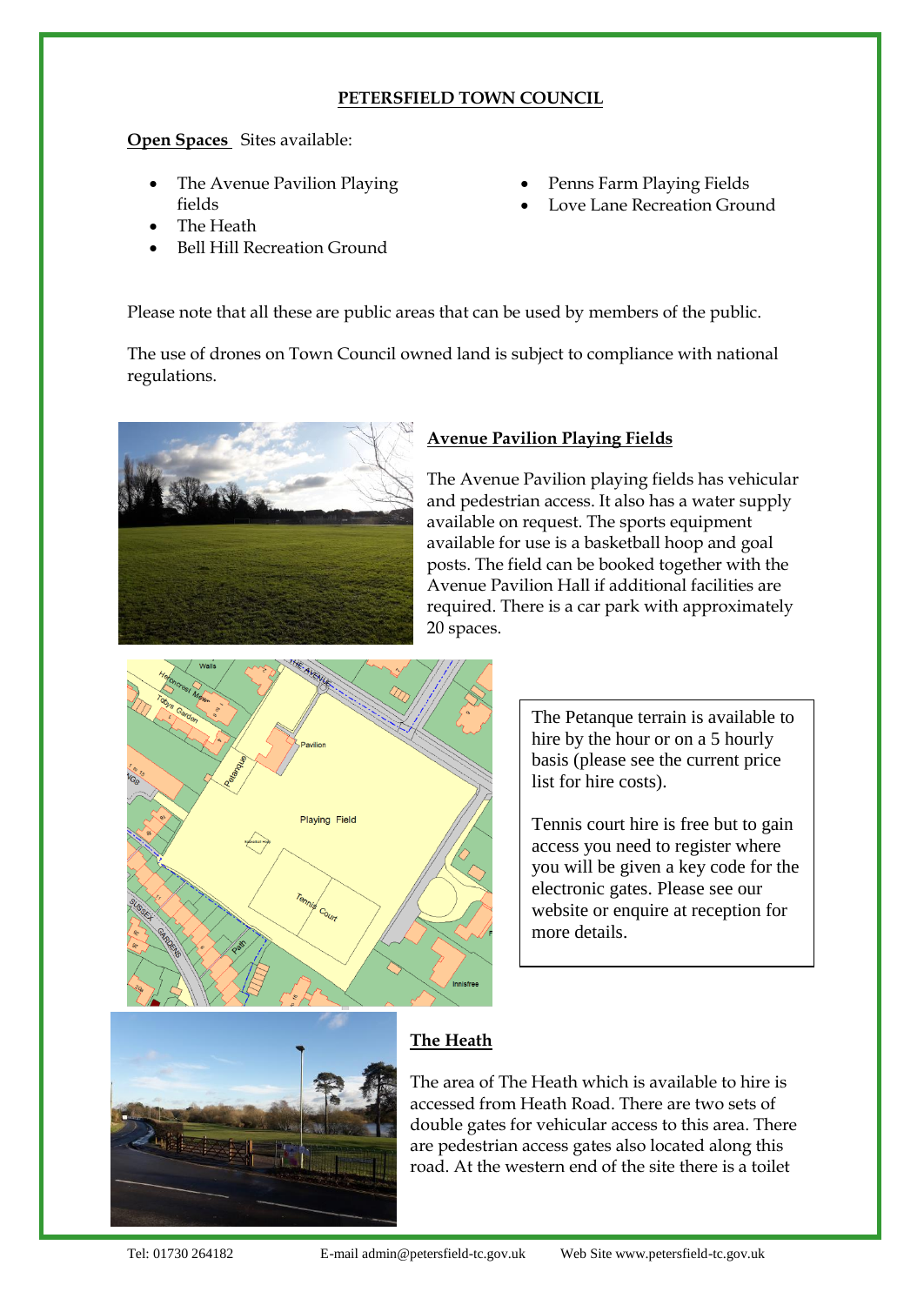

block (not open 24 hours), a café which is open 365 days of the year and a children's play area. Vehicles are restricted to the allocated area only (please request a map) due to The Heath containing scheduled historical monuments. Vehicles require permission prior to entry.





# **Bell Hill Recreation Ground**

The recreation ground at Bell Hill has vehicular access and pedestrian access. There is a small car park with up to 10 spaces. There is a children's play area at the southern end of the site.



# **Penns Farm Playing fields**

Penns Farm has limited vehicular access as these areas contain sports pitches which can be used for football or rugby. There is a large free of charge car park which is shared with East Hampshire District Council and the Taro leisure centre. Toilets are located in the Taro centre during opening hours.

Hot air balloons are permitted to take off from this site within the area marked on the map to the left.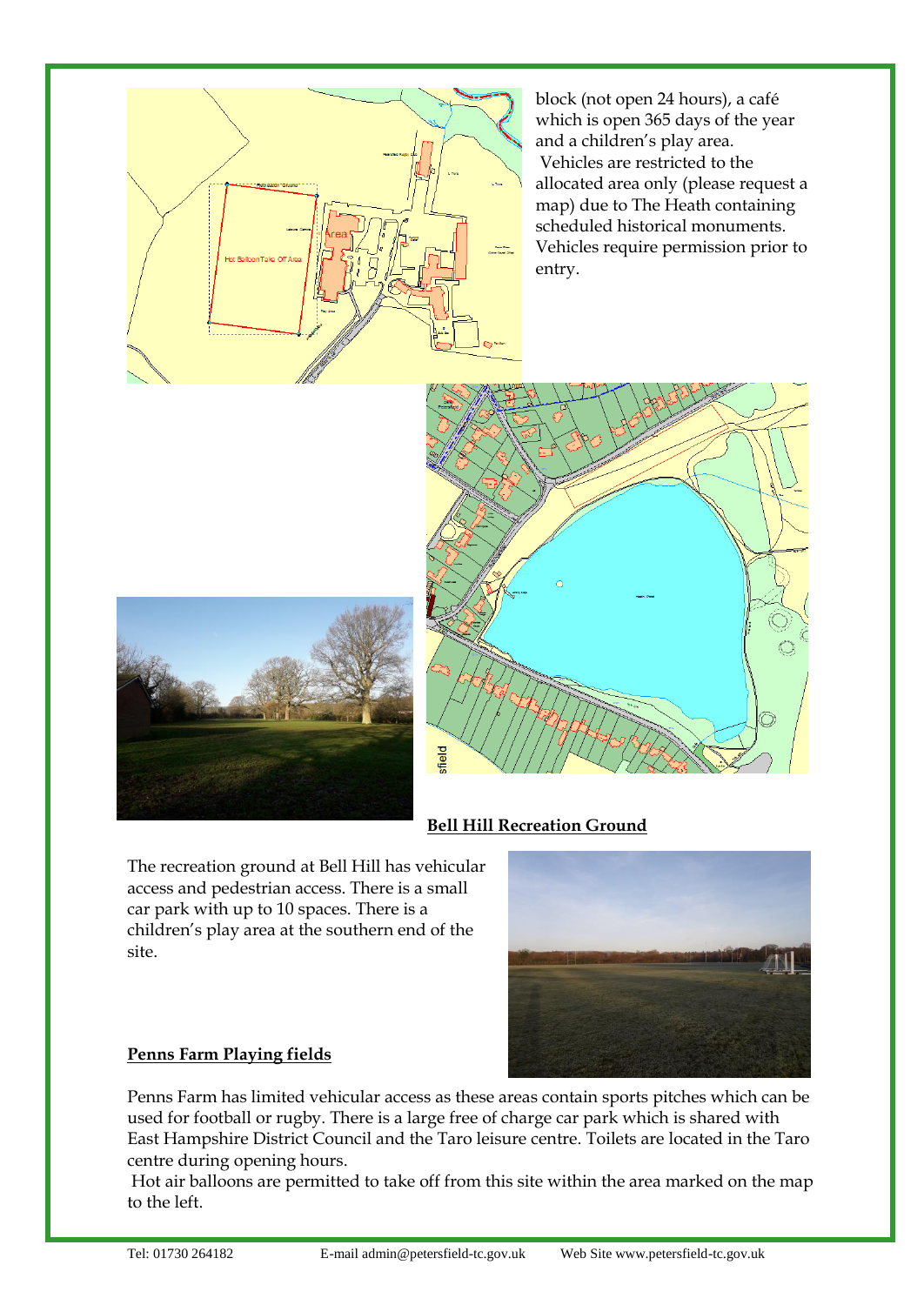

# **Love Lane Recreation Ground**

Vehicular access to Love Lane recreation ground can be found at the end of Love Lane on the right hand side. There is also two pedestrian access gates from Moggs Mead which is to the south of the recreation ground.

#### *Bookings*

- 1. All hirers should complete the Open spaces booking form. This form can be obtained from our website [www.petersfield-tc.gov.uk](http://www.petersfield-tc.gov.uk/) or from the Town Council Offices in Heath Road, Petersfield, GU31 4EA, Forms should be submitted, if possible, no later than 14 days before the hire date. Forms received 2 weeks or less before the required hire date will require full payment at the time that the booking is made. Applications will not be accepted from persons less than 18 years of age. Your booking shall be confirmed by email.
- 2. The tariff of charges includes the water supply if applicable.
- 3. The Council reserves the right to review hire charges annually for implementation on 1 April each year.
- *4.* A damage deposit of £650.00 is applied to grounds bookings (with occasional exception).

# *Conditions of Hire*

- 5. After the booking confirmation has been sent an invoice shall be raised 6 weeks before the event. No money is payable until the invoice is issued.
- 6. Hiring fees, and returnable damage deposits, are payable in advance and such fees must be paid not less than 14 days prior to the date for holding the event. In the case of bookings where payment has not been made the Council reserves the right to refuse admission.
- 7. The Council may require a returnable damage deposit which is to be paid as part of the invoice prior to the hire. When the hire period is over, the area will be inspected, and if all is left in a satisfactory condition, the deposit will be returned. This will be either in the form of an electronic payment using the bank details provided on the booking form or by cheque. Please be aware that it can take up to 14 days to process your deposit.
- 8. All hirers will require public liability insurance. Commercial hirers will require their own public liability insurance for all participants, all properties and equipment belonging to the hirer. The minimum level of public liability required is £2m (Two million). A copy of this will need to be produced and provided to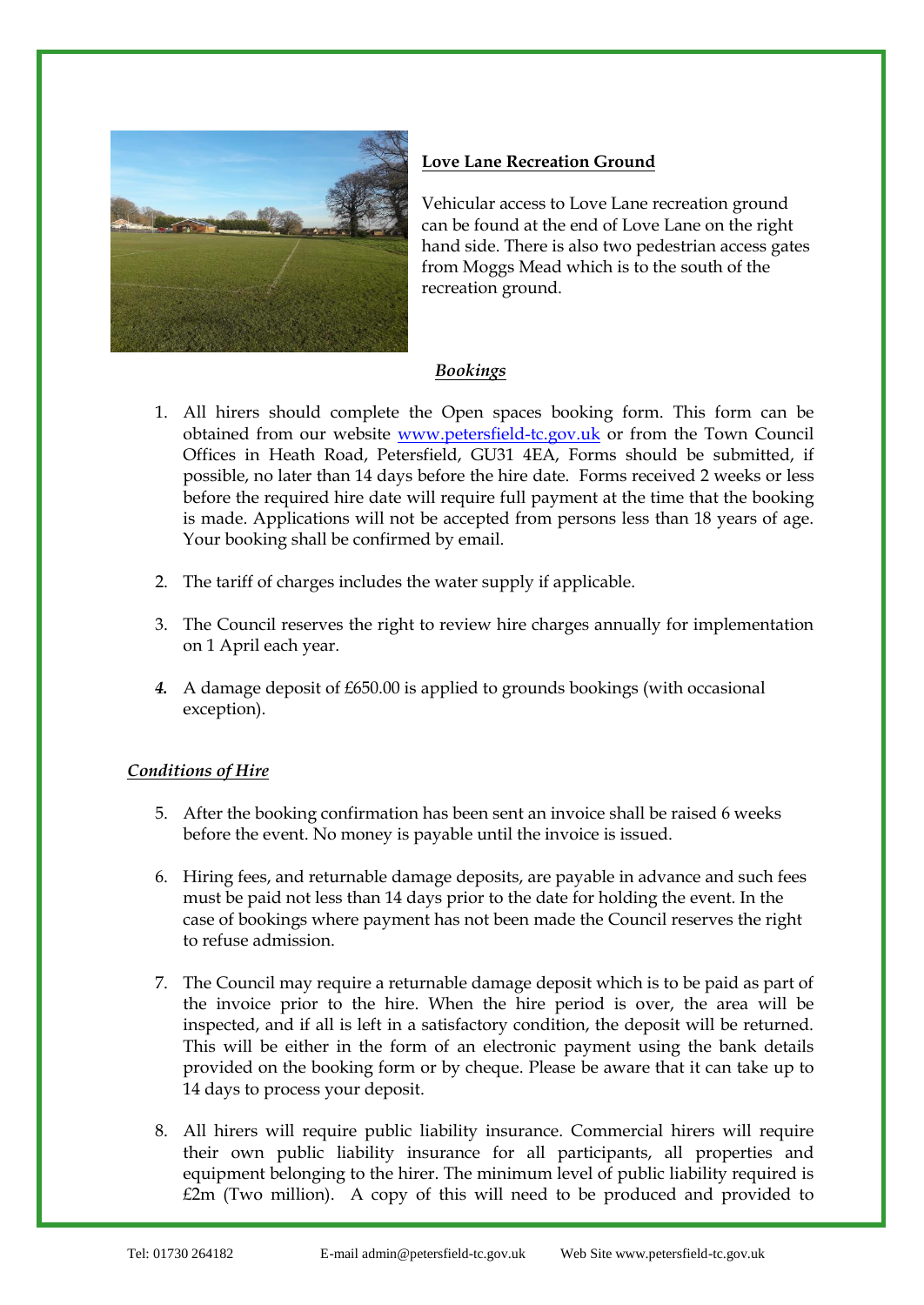Petersfield Town Council. A copy of your risk assessment (event dependant) shall also be required.

- 9. Hirers will be responsible for covering the cost to replace or repair any damage, breakage or theft that has occurred during the hire period, and will be charged the cost of repair, or replacement as determined by Petersfield Town Council. Any deposit will be retained and an additional invoice will be raised to cover the full replacement/repairs of any damage if required.
- 10. All refuse must be removed and disposed of away from the area immediately after the hire. The open space must be left in a clean and tidy condition. Failure to clear up and remove/dispose of all refuse will lead to the hirer having less or no deposit returned and if necessary being charged for that work to be undertaken.
- 11. Any equipment, properties etc., brought onto the hired area for use in connection with a booking must be removed immediately after the booking has ended, unless previous arrangements have been made for such equipment, properties etc., to be left, and the appropriate charge has been paid if applicable. The Council will not be responsible for loss or damage to property belonging to any person using any open space.
- 12. The Council recommends that hirers take out Event Cancellation Insurance in the event that we have to cancel the hire agreement due to unforeseen circumstances including extreme weather condition.
- 13. The Council reserves the right to cancel any hire if it should so desire, subject only to the return of the fees paid and to no other claim.
- 14. The Council reserves the right to refuse any application for hire and shall not be required to offer any reason or explanation.
- 15. Where the hirer wishes to cancel a booking, the following Cancellation Charges apply:-

| Notification period                     | Charge    |  |  |
|-----------------------------------------|-----------|--|--|
| Notified 8<br>in<br>weeks               | No charge |  |  |
| advance:                                |           |  |  |
| Notified less than 8 weeks   50% charge |           |  |  |
| in advance:                             |           |  |  |
| Less than 2 weeks in                    | $100\%$   |  |  |
| advance:                                | charge    |  |  |
|                                         |           |  |  |

- 16. Hirers are responsible for providing their own First Aid cover as necessary. All accidents must be recorded immediately. The Town Council must be informed of any accidents or incidents at the earliest opportunity.
- 17. The Council has the right to limit or restrict the use of any part of the area hired at any time. This includes preventing vehicles entering the sites due to adverse weather conditions prior to hire dates.

.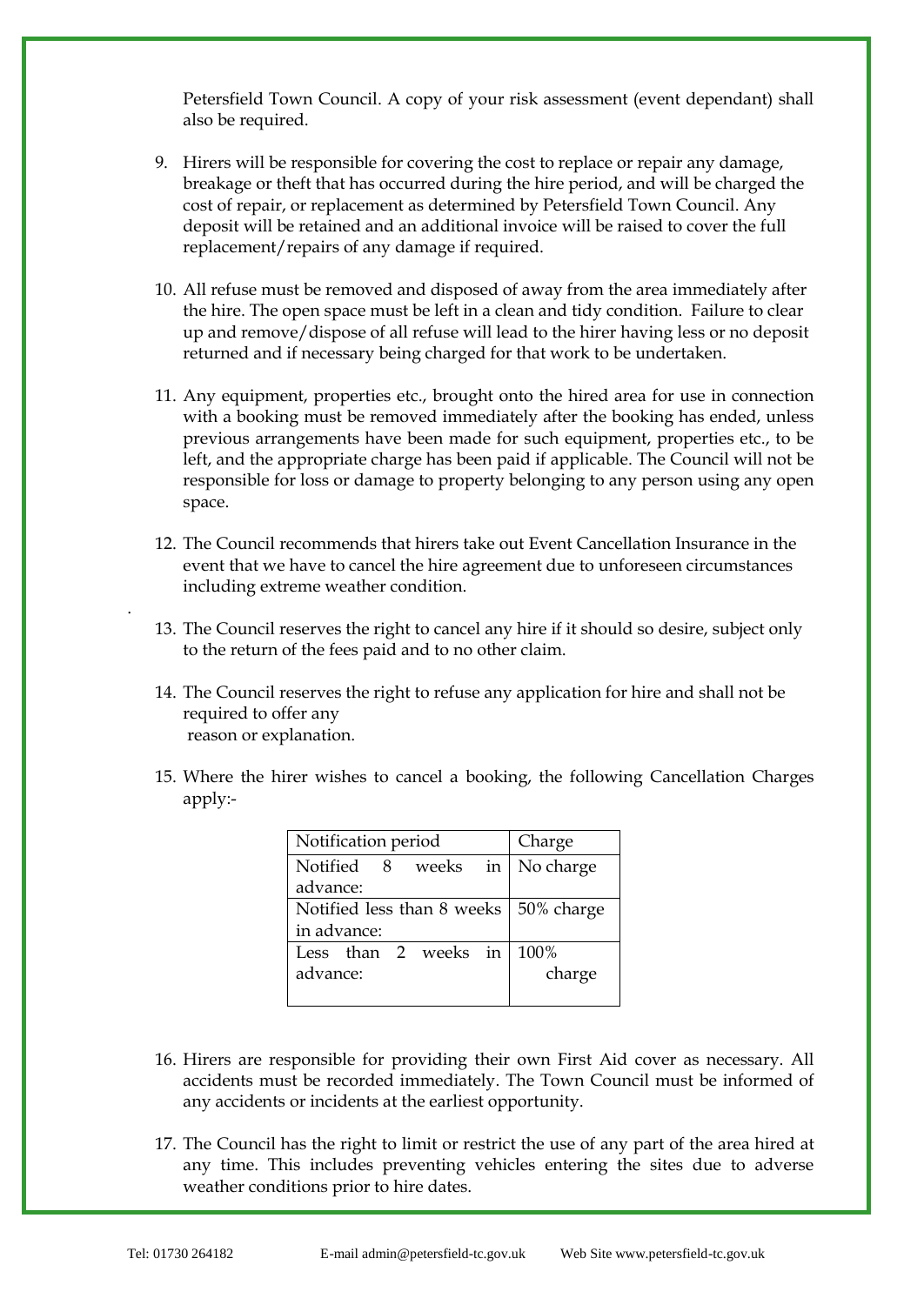#### *Fire Safety & Health & Safety*

- 18. Hirers are responsible for ensuring that all entrances to the site are kept clear at all times for the emergency services to access all areas in an emergency. Under no circumstances must these routes be obstructed. [For large public events we strongly recommend that you take advice from the emergency services]
- 19. Hirers are responsible for the safety of all persons using the site at all times.
- 20. In addition, the expectation of the Hirers 'Nominated Responsible Person' is to ensure that
	- they are aware of the escape routes on to and off the site. If applicable the position of hand held fire extinguishers and their operation
	- In the case of outbreak of fire, evacuate the area and call 999 for appropriate services
	- ensuring that no overcrowding occurs in any part of the site
	- being aware of any special requirements needed to ensure safe evacuation of all persons in an emergency

#### *Child Protection Act – requirements*

- 21. The hirer shall strictly observe and perform the relevant provisions contained in the Children and Young Persons Act, 1933 as amended, or any statutory modifications or re-enactment thereof. If children are to perform then the regulations and requirements as specified in the Town Council's Child protection policy must be adhered to. A copy of this policy is available from the Town Council offices..
- 22. The Town Council reserves the right to amend/alter these hiring regulations without notice.

Neil Hitch **Town Clerk LARGE PRINT VERSION OF THIS DOCUMENT IS AVAILABLE UPON REQUEST**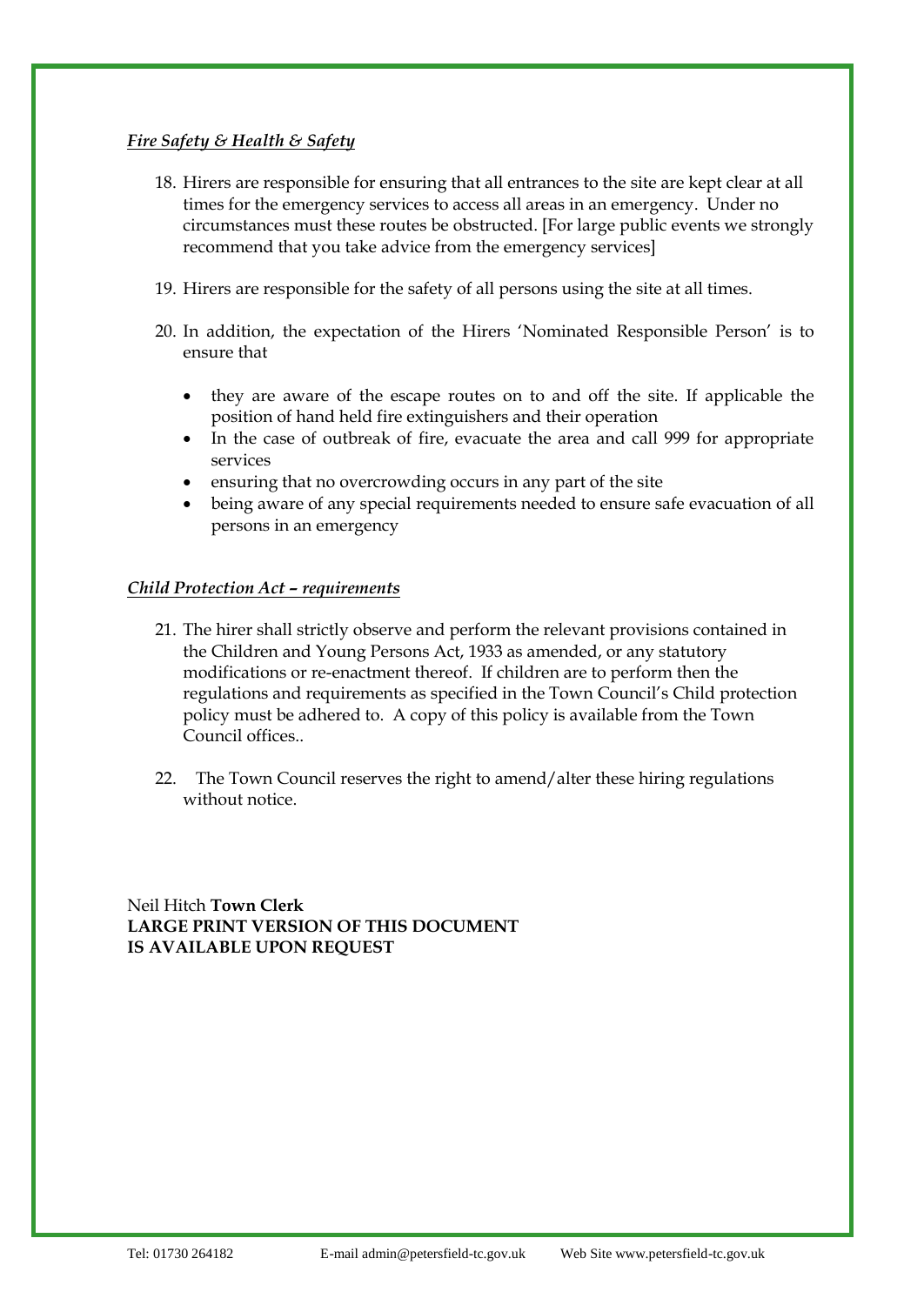#### **OPEN SPACES BOOKING FORM**

**Please note:** Dates will only be reserved for 14 days. If booking form is not received, the booking will be cancelled



**Invoice No. Acc No.:**

> For office use only

| Name of Applicant:<br>Mr/Mrs/Miss/Ms             |             | Date of Event:                                                                                  | Entered on<br>booking system         |
|--------------------------------------------------|-------------|-------------------------------------------------------------------------------------------------|--------------------------------------|
| Access to site requirements<br>Date & Time from: |             | Date & Time to:                                                                                 | Checked by                           |
| Address of Applicant: (block letters):           |             | <b>Event Details:</b>                                                                           | Public Liability<br>received: Y/N    |
|                                                  |             |                                                                                                 | Personal<br>licence<br>received: Y/N |
| Post Code:                                       |             |                                                                                                 |                                      |
| Tel:                                             |             |                                                                                                 | Risk assessment                      |
| E-mail:                                          |             |                                                                                                 | reuired: Y/N                         |
| The Avenue Playing                               | <b>Tick</b> |                                                                                                 |                                      |
| Fields                                           |             | Tick if yes                                                                                     |                                      |
|                                                  |             | Will this event involve the use of                                                              | Deposit Return                       |
| <b>Bell Hill Recreation</b>                      |             | Fireworks?                                                                                      |                                      |
| Ground                                           |             |                                                                                                 |                                      |
|                                                  |             | Will you be using live entertainers/music?                                                      |                                      |
| <b>Love Lane Recreation</b>                      |             |                                                                                                 |                                      |
| Ground                                           |             | Do you hold public liability insurance cover                                                    | Invoice sent by                      |
| The Heath                                        |             | to a minimum of £2M                                                                             | email: Y/N                           |
|                                                  |             |                                                                                                 |                                      |
| <b>Penns Farm Playing fields</b>                 |             | Do you require access to water?                                                                 |                                      |
| Other area: Please state                         |             | Will a risk assessment be carried out prior to<br>event?<br>Estimated number of cars on site(if |                                      |
|                                                  |             | Applicable):                                                                                    |                                      |

**Any additional comments or requirements:** e.g. Particular gate access.

**A damage deposit of £650 is applicable to the hiring of open spaces. This is returned if the site is left in a satisfactory condition. A price list is available from the website www.petersfield-tc.gov.uk.**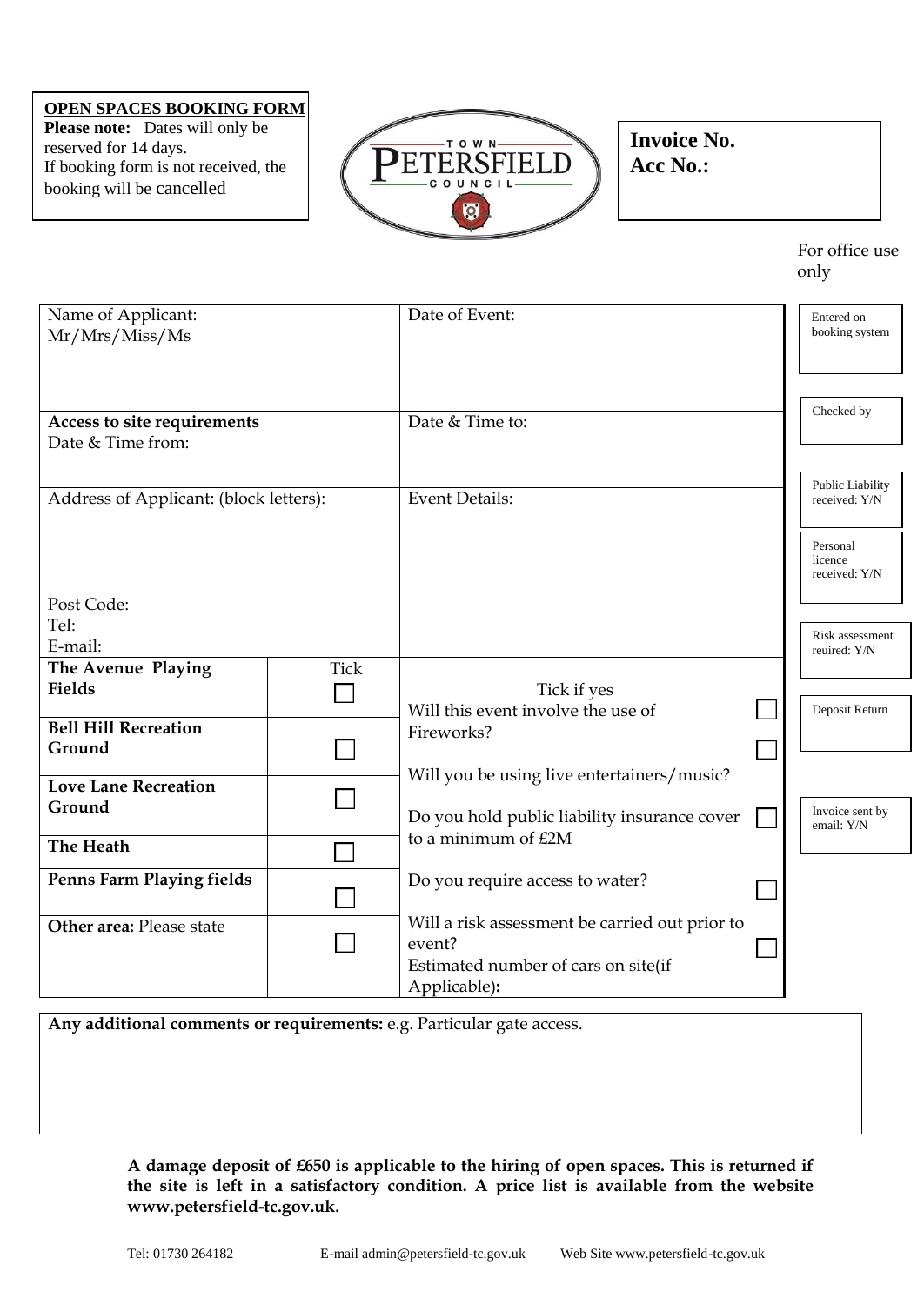**Your booking shall be confirmed by email. All gate keys are collected from the Petersfield Town Council reception in the Town Hall.**

**PLEASE DO NOT SEND ANY MONEY/CHEQUES WITH THIS FORM, YOU WILL BE INVOICED PRIOR TO THE HIRE (INCLUDING DEPOSIT) If the invoice is to be paid by someone other than the person stated on the booking form please advise us in writing at the time of booking.**

#### **FOR FULL HIRING CONDITIONS, PLEASE READ THE ATTACHED OPEN SPACES HIRING REGULATIONS.**

| Please complete:          |  |
|---------------------------|--|
| Organisation: (if         |  |
| applicable)               |  |
|                           |  |
| Event:                    |  |
|                           |  |
| Name of Nominated         |  |
| Responsible Person:       |  |
|                           |  |
| Address: (if different to |  |
| first page)               |  |
|                           |  |
|                           |  |
|                           |  |
|                           |  |
| Telephone Daytime:        |  |
|                           |  |
| Telephone Evening:        |  |
|                           |  |
| E-mail:                   |  |
|                           |  |

**I confirm that I have read and agree to "The Open Spaces Hiring Regulations". These can be viewed at www.petersfield –tc.gov.uk or obtained from the Town Council offices. I am over 18 years old.**

**I undertake to reimburse the Town Council for the cost of repairing or replacing any damage or breakage by reason of my hiring the open space.**

**I also undertake to leave the area clean and tidy. I understand that I am to remove all rubbish from the site. I understand that my deposit may be withheld if the site is not left in a satisfactory condition.**

**I confirm that I would like my returnable deposit to be paid into: Name of Bank** 

| Name of Account: | <b>Account Number</b> |  |
|------------------|-----------------------|--|
| <b>Sort Code</b> |                       |  |

Print:

**\_\_\_\_\_\_\_\_\_\_\_\_\_\_\_\_\_\_\_\_\_\_\_\_\_\_\_\_\_\_\_\_**